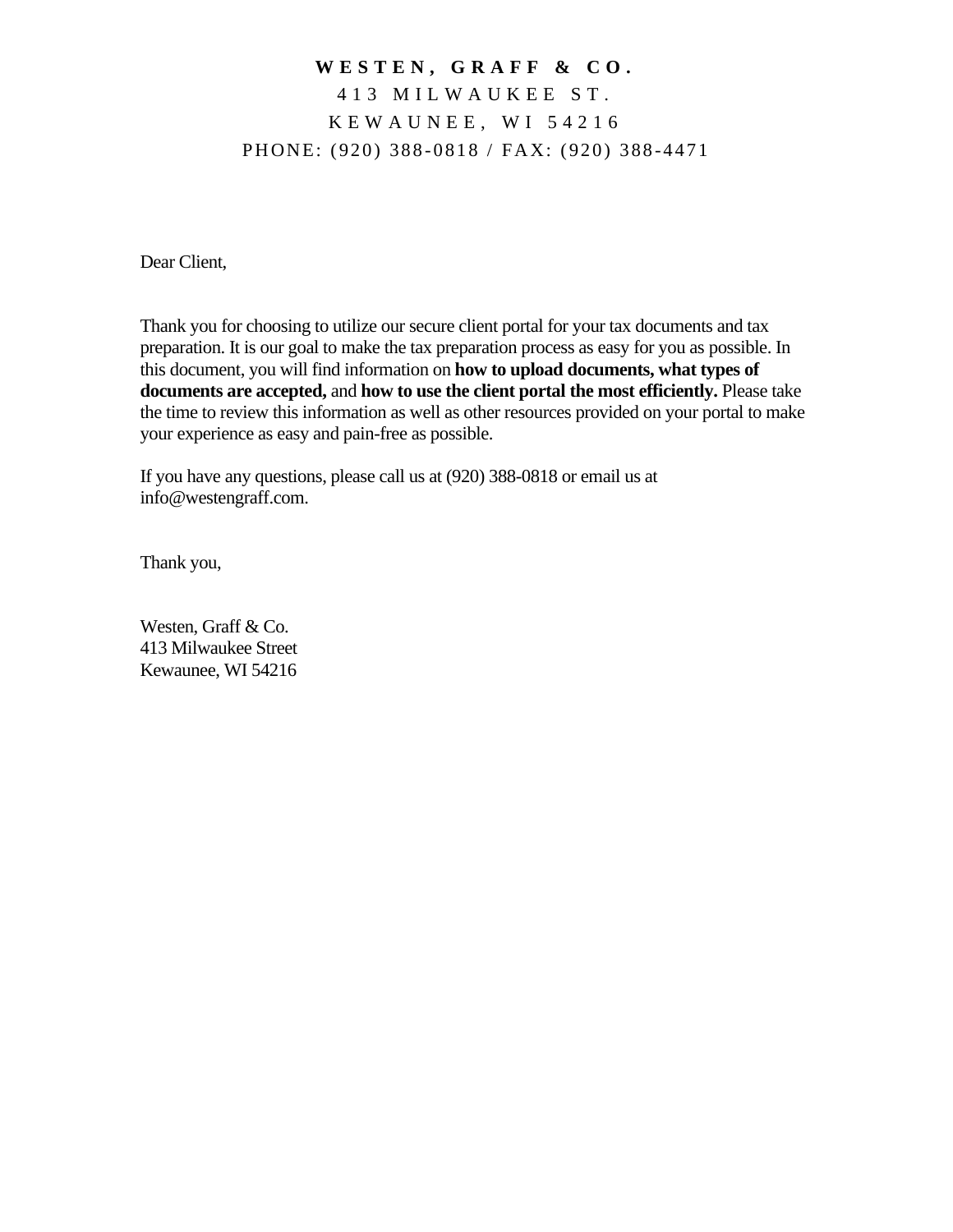## **What Types of Documents Are Accepted?**

We ask that only **Microsoft Word**, **Excel,** and **PDF** documents are submitted to your client portal. Our office is unable to open other document types due to security reasons.

We understand that technology can be confusing and not everyone has access to a personal computer. To make things easier, please review the information below on how to convert JPG (image) documents to PDF's depending on your operating system.

### **How to Convert JPG (image) files to PDF files:**

**\*Before you take an image of your document, please ensure the document is on a flat, well-lit surface with limited creases or wrinkles.** 

#### **Windows OS**

Open the image file and click **Print (**Ctrl +P**)**. In the **Printer Settings**, select **Microsoft Print to PDF**. Check the photo size and fit you want for the PDF (Letter 8.50" x 11.00" is best) and click **Print**. On the pop-up menu, enter the file name, select the location where you'll like to save the file, and hit **Save**.

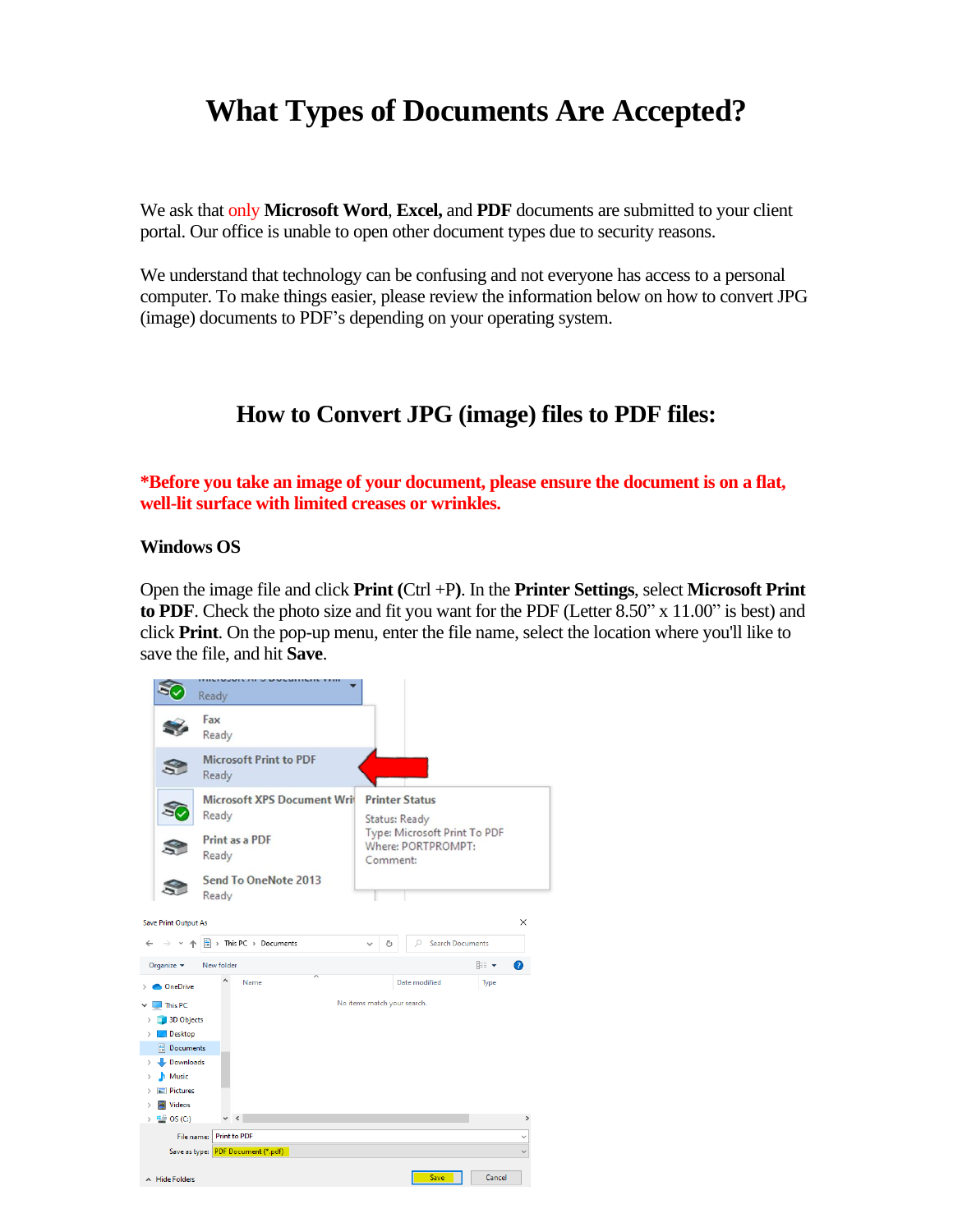#### **Mac OS**

Open the image file in **Preview**. In the **Preview** menu, click **File**, and then select **Export as PDF**. On the pop-up menu, enter the file name, select the location where you'll like to save the file, and hit **Save**.



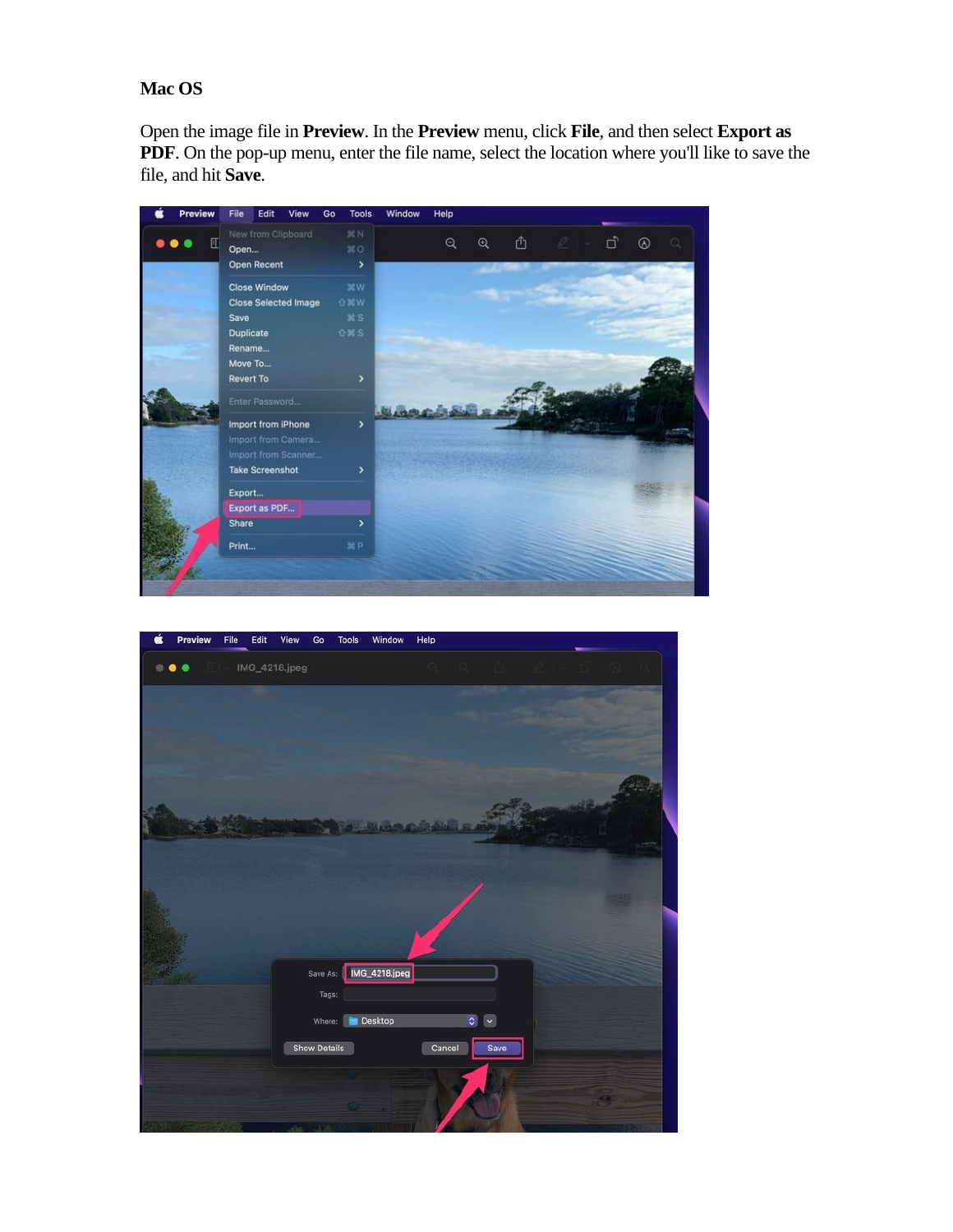#### **Android**

If you're using an Android, you can use the **Scan** feature on the **Google Drive application** that comes predownloaded on your device**.** The Google Drive Scan feature will *automatically* save your file as a PDF for free. This can save a lot of hassle if you do not have access to a personal computer.

To use the **Scan** feature, open your **Google Drive** application and click the "**+**" on the bottom right-hand side. A menu screen will pop up. From here, click **Scan** and accept the permissions. Once your camera is open, take a picture of the document and then **Crop** and **Save** as needed.

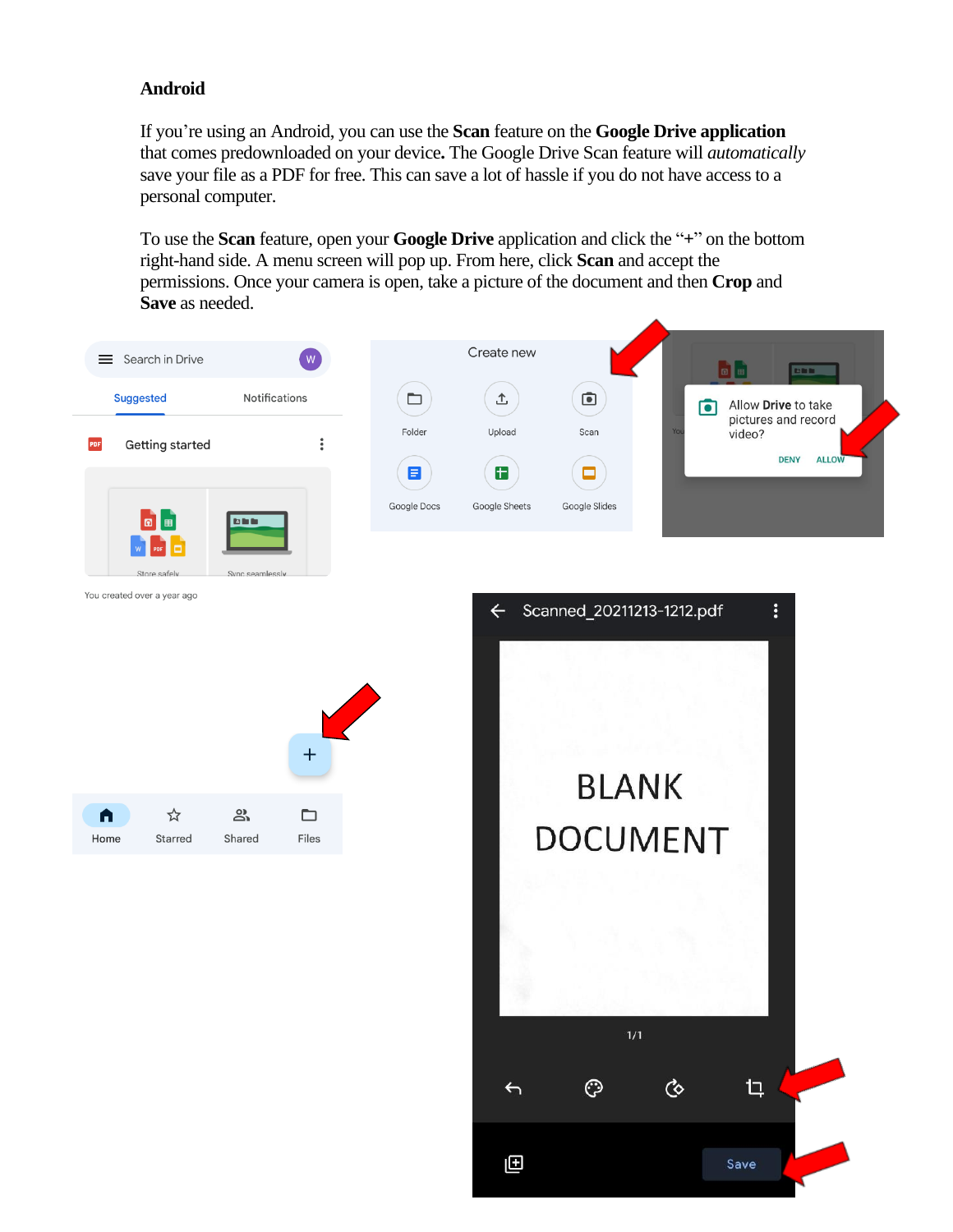### **iOS**

If you are using an iPhone or iPad, you can use the **Scan** feature on the **Notes application** that comes predownloaded on your device. The Notes Scan feature will *automatically* save your file as a PDF for free. This can save a lot of hassle if you do not have access to a personal computer.

To use the **Scan** feature, open your **Notes** application and click the " " button on the bottom right-hand side. This will open a new note. Click on the **camera icon** on the bottom of the screen. A menu screen will pop up. From here, click **Scan Document**. Once your camera is open, take a picture of the document and then **Crop** and click **Keep Scan.** You may scan any additional pages and click **Save**. Click on the scanned image to make any additional adjustments and press **Done** in the upper left-hand corner. From here, you can **Save** the PDF file to your desired location.

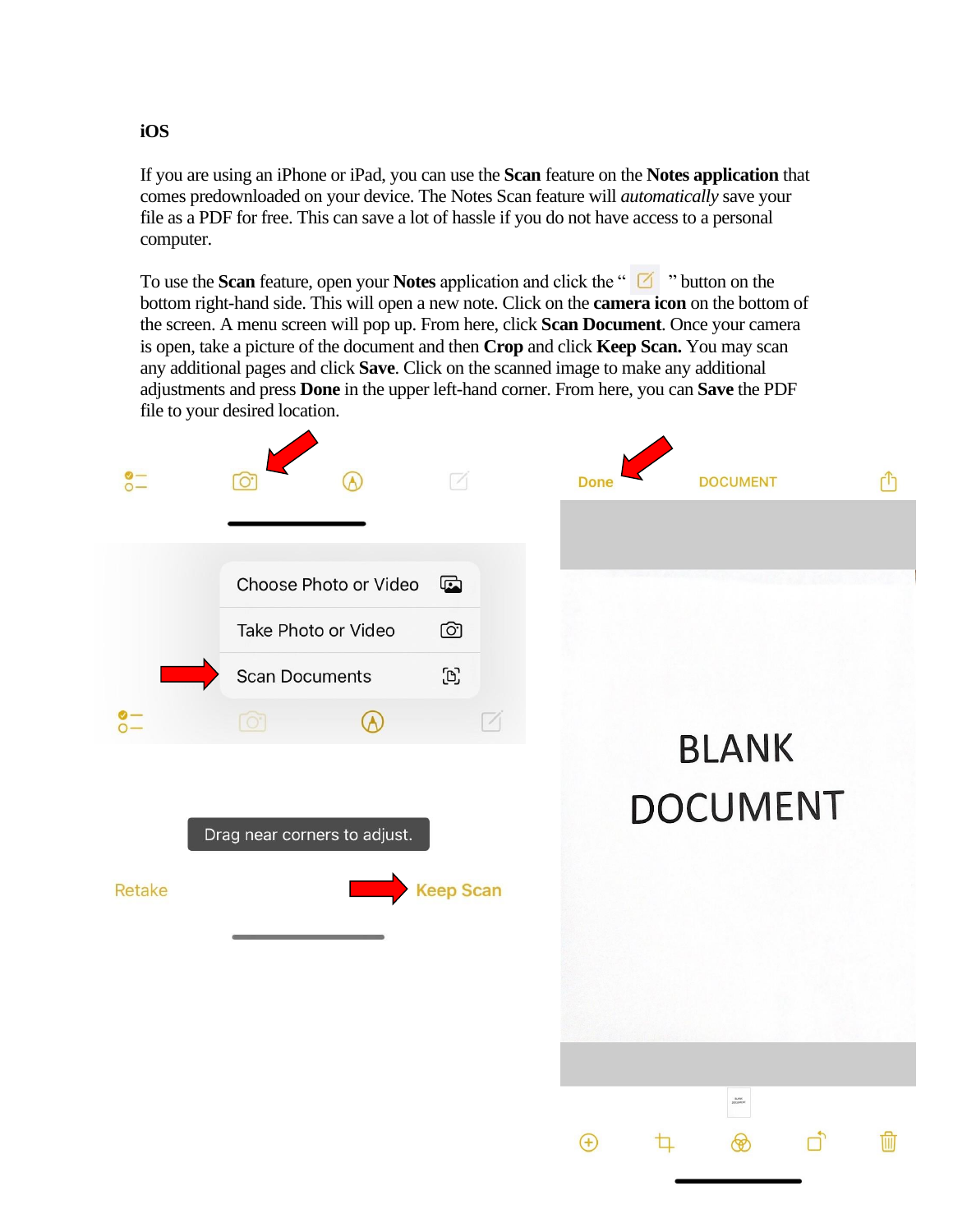# **How to Upload Documents to the Client Portal**

Go to our website<https://westengraff.com/> and click on **Client Portal** on the bottom of the menu. Click on the link to **Log Into your custom client portal.** Enter in your E-mail and Password to **Login.** It may ask you for an authentication code from your E-mail address. Once you have authenticated your login, continue to your portal.

There should be folders for each Tax Year. To upload to the current tax year, click on the specified folder. **Please make sure that your documents are being uploaded to the correct tax year before uploading.** 

|             | Tax Year 2021 |                      |  | <b>D</b> Upload | <b>El</b> Add Folder | <b>Recycle Bin</b> |
|-------------|---------------|----------------------|--|-----------------|----------------------|--------------------|
| <b>Type</b> | <b>Name</b>   | <b>Date Modified</b> |  | <b>Size</b>     |                      |                    |
| (back)      |               |                      |  |                 |                      |                    |

On the upper right-hand corner, click on the **+ Upload** button.

| <b>Add Document</b>                                                        |  |  |  |  |  |  |
|----------------------------------------------------------------------------|--|--|--|--|--|--|
| <b>Upload File</b>                                                         |  |  |  |  |  |  |
| Click on 'Upload File' or 'Drag and Drop' file(s) here to begin uploading. |  |  |  |  |  |  |
| <b>Cancel</b>                                                              |  |  |  |  |  |  |

Then click **Upload File** and locate your tax documents. It should automatically upload your file into the folder once you have selected the desired files.

Once you have finished uploading all your tax documentation, please notify us via phone at (920) 388-0818 or email a[t info@westengraff.com.](mailto:info@westengraff.com) Your return will then be put in the queue for preparation. **Please note, if you do not notify us that you have uploaded your tax documentation, we will not begin your tax return preparation.** Our preparers may also request that you upload additional information. If this happens, we will ask you to notify us once you have finished uploading the requested documentation.